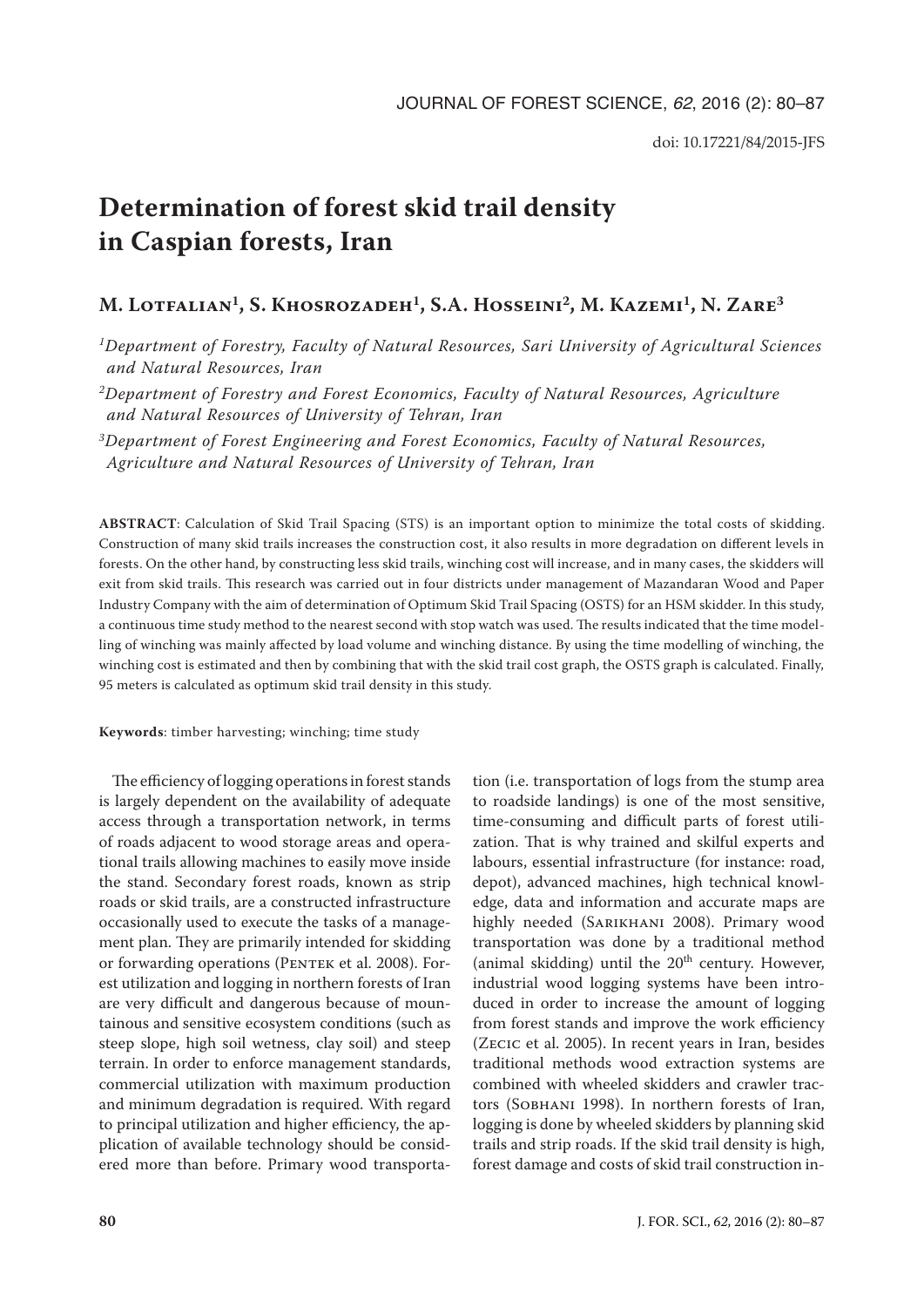crease. If the skid trail density is low, it may provide a poor coverage to extract in the forest stand. It also increases costs of road construction. So, we need an optimum skid trail density where the sum of costs would be on a minimum level. Optimum density and distribution of skid trails (where total road construction and skid trail construction are minimum) can play a very important role in reducing stand and soil damage. Furthermore, optimum density of skid trails can reduce costs (including: skidding cost + skid trail construction cost + stand and soil damage costs). An HSM wheeled skidder is one of the used machines in Iranian forests for logging, which works in a very similar way to Timberjack 450C skidder from the aspect of strength and working conditions. The understanding of different machine efficiency under available conditions is required for principal planning of annual forest logging. Considering sensitive conditions, determination of OSTS seems to be a critical option for the improvement of machine efficiency and reduction of stand and soil damage. Hence, this research was aimed at the determination of OSTS for an HSM skidder in forests under management of the Mazandaran Wood and Paper Company. There are no codified and comprehensive studies about the determination of OSTS for skidders, but in the following text you will see that a number of studies were done in order to determine effective factors on skid trail planning and estimation of wheeled skidder efficiency.

Baumgras et al. (1983) investigated the ground skidding in harvested stands in a region in Germany. The results indicated that the skidding cycle time was mainly affected by variables including skidding distance, weight of skidder, power of skidder, number of logs per cycle and time of choker setting. LOTFALIAN (1996) investigated the effects of skidding by TAF skidder on two soil types and gentle slopes in Kheirudkenar area located near the city of Nowshahr, north of Iran. The results showed that soil compaction increases if the traffic frequency increases. In this study, 21 skidder passes occurred, maximum soil compaction and rutting occurred in the twenty-first pass and the highest soil compaction was seen in CH (inorganic clays of high plasticity, fat clays) soil type, while rutting and log track in CL (inorganic clays of low plasticity, lean clays) soil type were higher and uphill skidding increased compaction more than downhill skidding. ADAMS (1997) investigated the effective factors on skidding from the stump area to roadside landings. Each factor was studied individually by the continuous time study method. The results showed that the variables including the size of logs, volume per cycle, skidding distance and average slope

are the most important variables in a skidding phase from the stump area to roadside landings. NAEIJ Nouri (2004) investigated the necessity of the skid trail network and determination of the depot location in the forest management plans, and found out that optimum density, skid trail network and determination of the depot location for optimization of forest operations are the major issues in industrial logging in a ground skidding system because it will minimize the damage to forest sites and elements. Makinecia et al. (2007) assessed the effect of skid trails on the forest soil in the *Abies* plantation in Turkey. The results indicated that ground skidding caused an extreme depression of vegetation cover of the forest floor. Also, forest soil compaction due to skidding resulted in increasing the weight of fine-grained soil (bulk density), depression of soil pores and depression of balanced soil water in skidding trails. NAJAFI (2007) investigated the time study for the HSM 904 skidder in the Mazandaran Wood and Paper Industry Company forests in order to obtain the mathematical productivity of machine model and cost of production. The results showed that the time of one skidding cycle was affected by skidding distance and the number of logs. However, it was not affected by the load volume and the slope of skid trail. Also, the net production rate and hourly cost considering the net production rate were  $6.53 \text{ m}^3 \cdot \text{h}^{-1}$  and  $41.1 \text{ USD} \cdot \text{h}^{-1}$ , respectively. It also indicated that the time of releasing the winch cable and hooking and winching time increased due to untrained choker men and lack of coordination between them. So, training the choker men, changing the winch cable and the skidder operator cabin are needed in northern forests of Iran which leads to impressive improvement of productivity, safety and higher function of machines. Behjou et al. (2008) conducted the time study to determine the skidding capacity of a Timberjack 450C wheeled skidder in Caspian forests. They indicated that the skidding cycle time was mainly affected by skidding distance, winching distance and interaction between skidding distance and slope. The net production rate was  $20.51 \text{ m}^3 \cdot \text{h}^{-1}$ .

Rafiei et al. (2009) calculated the road construction costs and hourly costs for Timberjack 450C and HSM 904 skidders to determine Optimum Road Spacing (ORS) for a ground skidding system in Dalak Kheyl forest in the Hyrcanian zone. Also, the time study was done using a chronometer for skidding machines. The Matthews model was used to determine the optimum density of roads. The results indicated that the optimum density of forest roads for Timberjack 450C and HSM 904 skidders were  $2-4$  m·ha<sup>-1</sup> and  $3-5$  m·ha<sup>-1</sup>, respectively. LOTFALIAN et al. (2011) studied the ef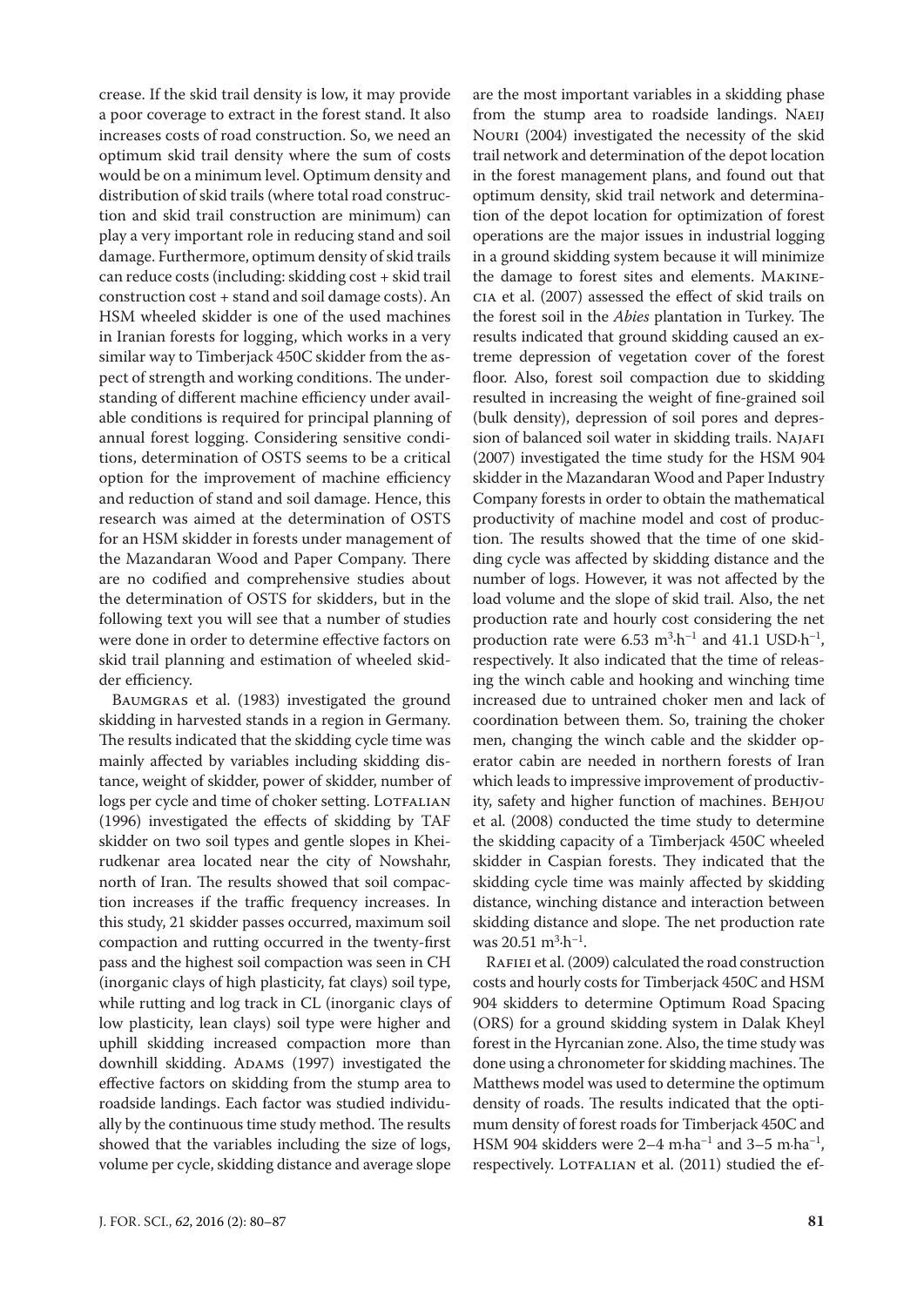ficiency of Timberjack 450C wheeled skidder. Some factors including skidding distance, volume per cycle, slope, number of logs per cycle, winching distance, skidder establishment and manoeuvring time as well as time of each element in one skidding cycle were measured by using the time study. This time model was affected by independent variables of skidding distance and interaction between skidding distance and slope. The results showed that the net production rate and the unit cost, considering the net production in 980 m skidding distance, were  $16.58 \text{ m}^3$  and  $8.03$  $USD·h^{-1}$ , respectively.

Søvde et al. (2013) investigated the applicability of the Greedy Randomized Adaptive Search Procedure (GRASP) metaheuristic method in designing the machine trail layout. The optimization is done with a greedy constructive heuristic and a GRASP metaheuristic, and the results of the two solution techniques are compared. Both the greedy heuristic and the GRASP metaheuristic were examined for a semirandom terrain and a smooth cone-shaped terrain, and provided useable extraction trail layouts in terms of how a forest machine operates on slopes. The objective value of the solution found by the GRASP metaheuristic was 5.6% better than in the greedy heuristic in the semi-random terrain, and 2.3% better in the cone-shaped terrain. The result of this study showed that the GRASP metaheuristic is useful for finding feasible routes in the terrain, increasing efficiency. The method could be useful for planning feasible routes in the terrain, thereby increasing efficiency, or for acquiring a better estimate of the cost of terrain transport in price setting. OzTURK (2014) investigated the performance of Massey Ferguson farm tractor using the whole stem harvesting method in pine plantations in northern Turkey. The elements of the skidding work phase were identified, 30 cycles were recorded for this study and productivity of the tractor was determined by time measurements. Skidding time per cycle was directly related to tractor type, skidding distance and number of whole stems hauled, and inversely related to harvest intensity. Skidding productivity was sensitive to skidding distance, number of whole stems in a load and stem size. Skidding distance was 295 m on average; hourly productivity was  $9.910 \text{ m}^3 \cdot h^{-1}$  for a skidding distance of 295 m. The total cost of Massey

Table 1. Characteristics of the study area

Ferguson tractor was calculated 22.98 USD·m–3. Borz et al. (2014) assessed timber skidding efficiency in a mixed fir-beech stand undergoing group shelterwood cuttings. By performing the time study on 100 winching replications, which corresponded to 31 on-trail skidding replications, it was found that, in the case of all skidding operations, winching distance, skidding distance and number of logs forming a load were the most significant independent variables for the time consumption estimation. Delays (technical, operational and personal) accounted for 28% of the total skidding time, whereas in a delay-free skidding work cycle, winching and on-trail skidding accounted for 30 and 70% of skidding time, respectively. In the mean conditions (winching distance of 23.02 m, ontrail skidding distance of 1,037.32 m, volume of load of  $7.12 \text{ m}^3$  and 3 logs per load), the net production rate was  $12.65 \text{ m}^3 \cdot \text{ha}^{-1}$ . All these studies confirmed that independent variables such as skidding distance, number of logs per turn and load volume are the most significant factors influencing the productivity and cost of logging. However, many studies about skidding have been done in Iran, but none of them addressed optimum skid trail spacing, therefore, the aim of this study was: to determine the OSTS to minimize total costs of skid trail construction and winching by representing a number as the space density pattern of skid trails in this study area. It also helps to make wood extraction economically, and subsequently to minimize the wood extraction costs.

#### **MATERIAL AND METHODS**

**Study area**. The study area was located in the Mazandaran Wood and Paper Industry Company forests, Mazandaran province, in the south of Sari city, which is covered by 200,000 ha and 73 districts, also it is the biggest forest management plan in Iran. In order to determine the STS for an HSM skidder, four districts were selected: including Arzep-hoon (compartment 5), Khalkheil (compartment 15), Khormandi Chal (compartment 12) and Nodeh (compartment 7), which are located between 52°50'20'', 53°37'40''E longitude and 36°00'00'', 36°27'30''N latitude. Table 1 shows the characteristics of the study area.

| District       | Compartment | Area | Stock                 | Altitude    | Average slope | Method               |             |
|----------------|-------------|------|-----------------------|-------------|---------------|----------------------|-------------|
|                | number      | (ha) | $(m^3 \cdot ha^{-1})$ | (m a.s.l.)  | $(\%)$        | silvicultural        | management  |
| Arzephoon      |             | 64   | 274.4                 | 650-800     |               |                      |             |
| Khalkheil      | 15          | 48   | 220.61                | $620 - 800$ | $0 - 30$      | selection<br>cutting | uneven aged |
| Khormandi chal | 12          | 50   | 252.8                 | $220 - 250$ |               |                      | high forest |
| Nodeh          |             | 46.5 | 250.2                 | $400 - 450$ |               |                      |             |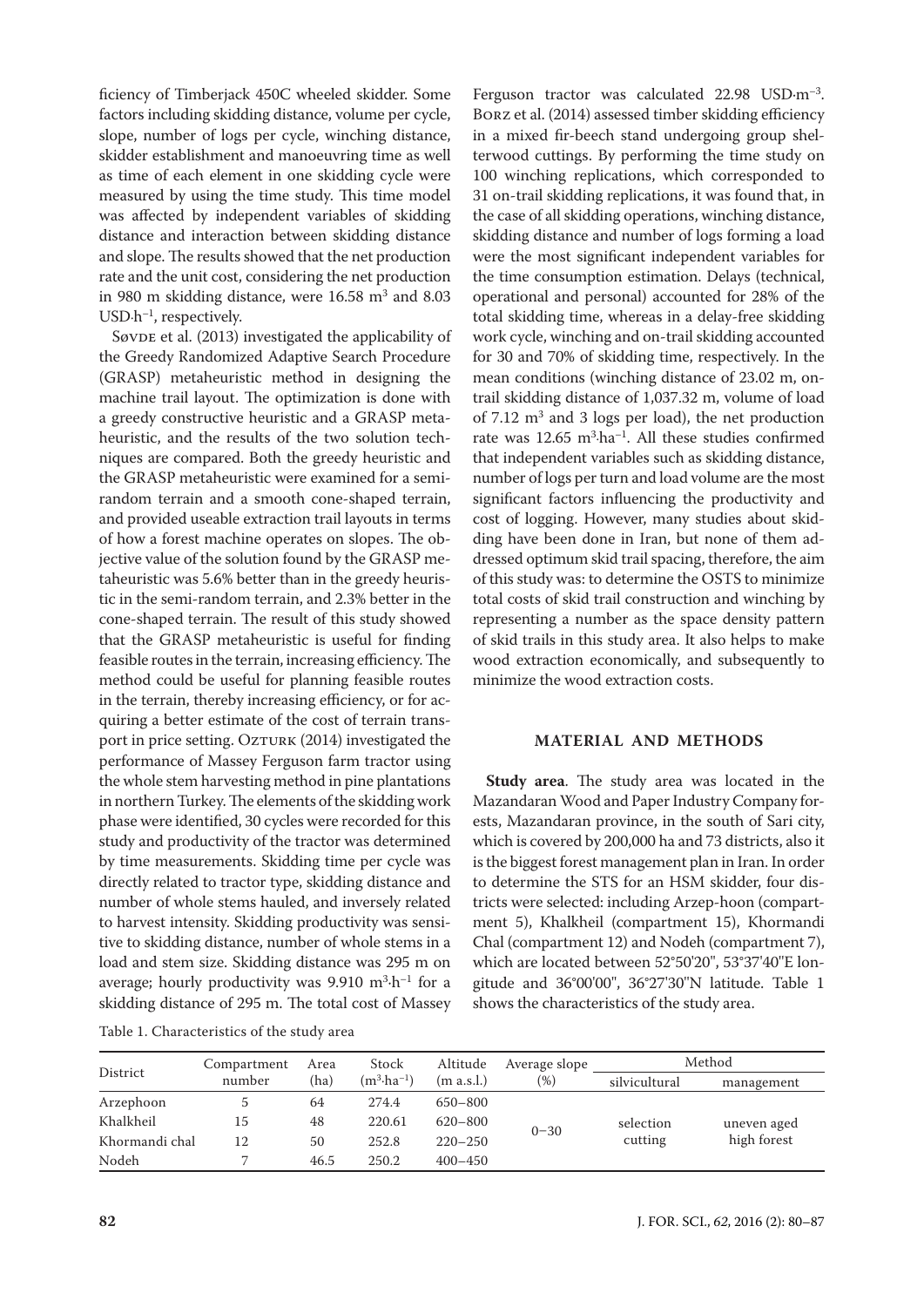**Methods.** To estimate the winching time prediction model, some factors such as winching distance, mid-diameter and length of logs, time of all phases of winching, all kinds of delay time and log volume should be measured for each log individually. As the first step, the necessary and basic information, topographical maps and skid trail maps were collected from the forest management plan book. Then the authors visited the site of the study and collected field data. Winching time for 200 logs (i.e. in 95 cycles) in 10 days was recorded by the time study method. In each cycle, the length and middiameter of selected logs for winching were measured individually. To determine the log volume, Huber's volume formula (ZOBEIRI 2005) was used.

Subsequently, winching distance for each log from the stump area to skid trails was measured meter tape in each cycle. Continuous time study to the nearest second with stop watch for 200 logs was used during winching. All phases of winching including release of the cable winch, carrying the winch cable to the logs, choker setting and winching as well as different types of delays (such as technical, operational, and personal) were also recorded. The continuous time study was selected for two reasons. First, this method is proved to be more appropriate for scientific researches. Second, if some mistakes occur in parts of work, they can be removed easily from the work cycle because of being continuous in time.

After data collection, data based on regions was entered into MS Excel (Microsoft, Redmond, USA) separately in order to calculate the total winching time in the study area. After that, data sets were entered into the SPSS software (SPSS, Tulsa, USA) to create a regression model. In this model the total net winching time was considered as a dependent variable and effective factors during winching such as winching distance and log volume were considered as independent variables. As multivariable regression models are the only specific mathematical method for data analysis and estimation of the time-based model, it was developed in this study to determine the suitable model to predict winching time. In previous research NAGHDI et al. (2004) also applied the method of multivariable stepwise regression analysis for time estimation. After estimating the optimum time based on the model which is calculated from the analysis of variance table by the step by step method, winching time at different densities of skid trails and subsequently winching cost can be measured. Winching cost at different distances and arithmetic summation of two total costs (they were mentioned before) were calculated in order to obtain the optimum density diagram. MATTHEWS (1942) developed a model to de-

fine optimum road spacing based on minimizing the total cost of skidding and road construction from the viewpoint of a landowner. Major variables are removals per ha, skidding cost, road costs and landing costs. Many researchers have used and extended Matthews' model. Additional factors influencing optimum road spacing were identified by several researchers.

In fact, we intend to test whether this model is suitable for estimating the skid trail density or not. This research was performed in 2007.

#### **RESULTS**

There are 2 types of variables including fixed variables and dependent variables. Fixed variables that are fixed in each region (for instance: logging methods) and dependent variables such as skidding variables that are changing during forest operations (for instance: skidding distance). Dependent variables such as winching distance and log volume per turn were measured in this case. The terrain slope was not measured because the data set randomly included all classes of slope and the classification of slope did not solve any problems. So the slope factor was not measured in this case.

#### **Calculation of skidding cost for HSM skidder**

The skidding system cost contains machine cost and personnel cost. The machine cost contains fixed costs and variable costs. All types of fixed, variable, personnel costs for an HSM skidder were calculated to measure the skidding cost (Table 2).

|                     | Table 2. Summary cost information of skidding by a Tim- |  |  |
|---------------------|---------------------------------------------------------|--|--|
| berjack HSM skidder |                                                         |  |  |

| Parameter                            | Cost                                  | Parameter                             | Cost   |
|--------------------------------------|---------------------------------------|---------------------------------------|--------|
| Purchase price<br>(USD)              | 290,620                               | Depreciation<br>$(USD·yr^{-1})$       | 163.47 |
| Salvage value<br>$(USD\cdot h^{-1})$ | Interest<br>29,062<br>$(USD·yr^{-1})$ |                                       | 8.58   |
| Economic life<br>(h)                 | $6 - 7*$                              | Tax and insurance<br>$(USD·yr^{-1})$  | 1.26   |
| Tire price<br>$(USD\cdot h^{-1})$    | 4.27                                  | Total fixed cost<br>$(USD·h^{-1})$    | 173.31 |
| Tire life<br>(yr)                    | 5                                     | Total variable cost<br>$(USD·h^{-1})$ | 152.93 |
| Repair factor<br>0.9<br>(f)          |                                       | Total labour cost<br>$(USD·h^{-1})$   | 14.34  |
| System cost<br>$(USD\cdot h^{-1})$   | 389.51                                |                                       |        |

\*annual: 800 working days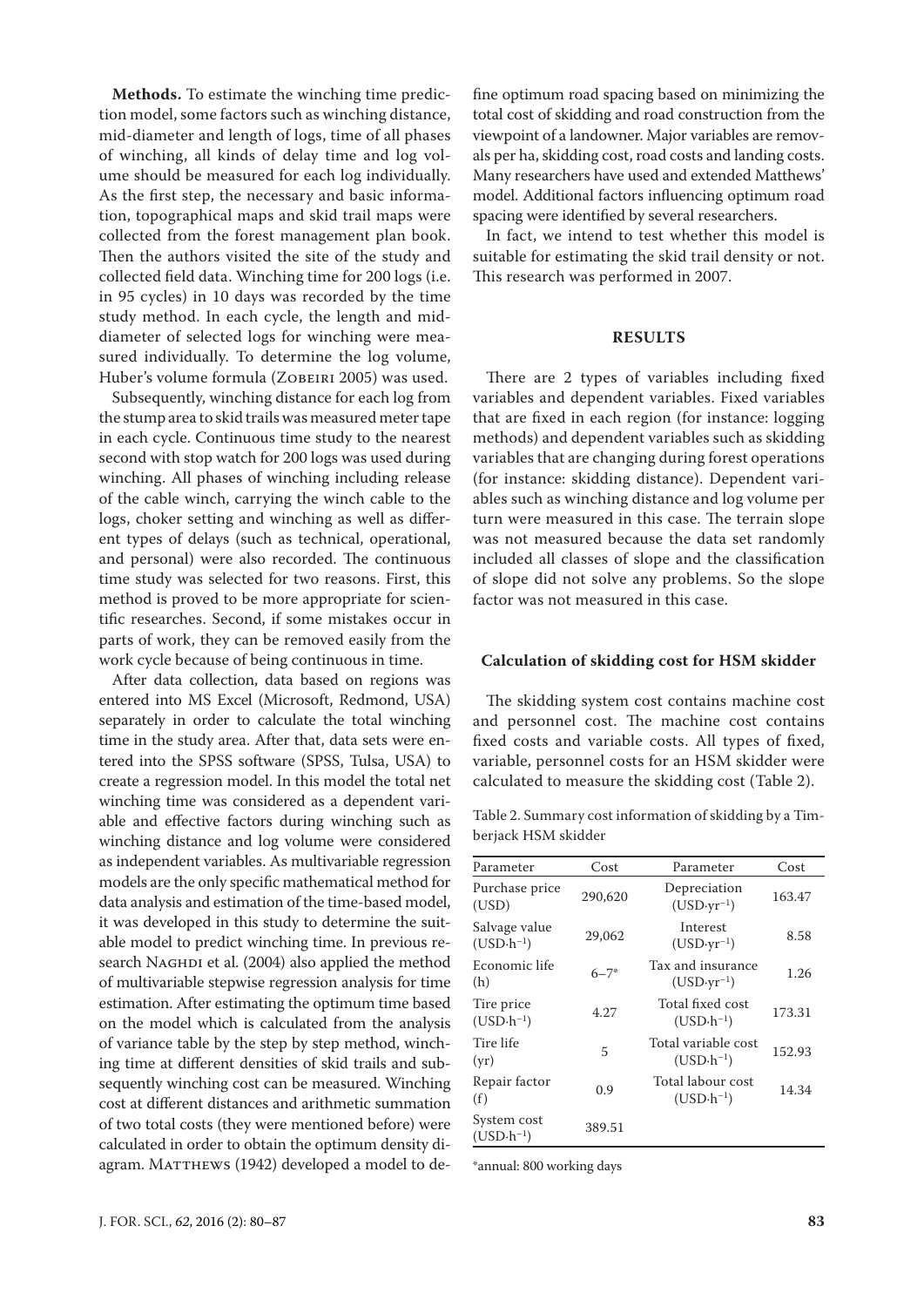

Fig. 1. Cost of skid trail construction

#### **Calculation of skid trail construction cost**

The available financial documents of the Mazandaran Wood and Paper Industry Company were used to estimate the cost of skid trail construction. The total cost of skid trail construction per kilometer is 106.95 USD, i.e.  $0.106$  USD $\cdot$ m<sup>-1</sup> $\cdot$ ha<sup>-1</sup>. In fact, the total cost of skid trail construction contains summation of planning cost, running cost, reclamation costs. The planning cost itself contains the cost of expert missions, labour cost, feeding cost etc. According to the company documents, the average running cost, which is referred to as the average skid trail construction cost, is 53.47 USD·km–1. The skid trail reclamation cost contains reconstruction cost and all the services which prevent the forest from future environmental damage such as construction of water bars along the width of skid trails.

Fig. 1 presents the skid trail construction cost based on various skid trail densities. The diagram shows that the construction cost increases linearly when skid trail densities increase.

#### **Estimation of winching time prediction model**

The SPSS statistical program was applied to estimate the coefficient in the mathematical winching time prediction model. To this end, all data sets from field work were categorized in MS Excel. By applying the stepwise regression analysis, cloud distribution points of all data were depicted. As well, the relationship between effective factors and winching time was detected by Eq. (1):

$$
Y = 31.24 + 1.91X_1 + 15.28X_2 \tag{1}
$$

where:

 $Y$  – winching time (s),  $X_1$  – winching distance (m),

 $X_2$  – load volume (m<sup>3</sup>).

Table 3. ANOVA table for the regression equation according to winching distance and load volume

| Factor            | Sum<br>of squares | df          | Mean<br>square         | $\overline{F}$ | $R^2$ Sig. |  |
|-------------------|-------------------|-------------|------------------------|----------------|------------|--|
| Regression 212139 |                   | $2^{\circ}$ | 106069.51 54.88 0.36 0 |                |            |  |
| Residual          | 380726.8          | 197         | 1932/66                |                |            |  |
| Total             | 592865.8          | 199         |                        |                |            |  |

Table 3 shows ANOVA for the winching time model. The coefficient of determination ( $R^2$  = 0.36) shows that 36% of total variability is explained by the regression equation. The significance level of ANOVA shows that the model is significant at  $\alpha = 0.05$ .

Hence, using the above model and by fixing the load volume factor [by putting the mean load volume value  $(m^3)$  in the equation], winching times at different skid trail densities were calculated. A winching time-based model is used to estimate the cost of winching by Eq. (2):

$$
Y = 31.24 + 1.91X_1 + 15.28X_2 \tag{2}
$$

where:

$$
Y - \text{winching time (s),}
$$

 $X_1$  – winching distance (m),

 $X<sub>2</sub>$  – load volume (m<sup>3</sup>) per cycle of skidding.

For instance, the space between two skid trails is 166 m considering the skid trail density of 60 m·ha–1 according to Eq. (3):

$$
10,000 \text{ m}^2/60 \text{ m} \approx 166 \text{ m} \tag{3}
$$

In the stump area, 20 m (equal to tree height in the direction of skid trails) is subtracted from 166 m of two sides. As a result, skid trail spacing will be 63 m. Then, in the time-based model obtained from SPSS,  $X_1 = 63$  m (the first variable or winching distance),  $X_2 = 1.11 \text{ m}^3$  (load volume) were calculated. Therefore, using the time-based model, with 60 m·ha–1 of skid trails and 63 m of skid trail spacing, the time obtained from the model will be 168.53 s. The amounts of a, b and c obtained from the model were 30.47, 1.897 and 15.28, respectively as follows from Eq. (4–6):

$$
Y = a + bX_1 + cX_2 \tag{4}
$$

$$
Y = 31.24 + 1.897X_1 + 15.28X_2 \text{ and } X_2 = 1.11
$$
 (5)

$$
Y = 31.24 + 1.897 \times 63 + 15.28 \times 1.11 = 168.53 s
$$
 (6)

Fig. 2a is a diagram of winching time at different skid trail densities that shows that the time consumption of winching decreases when the skid trail density increases.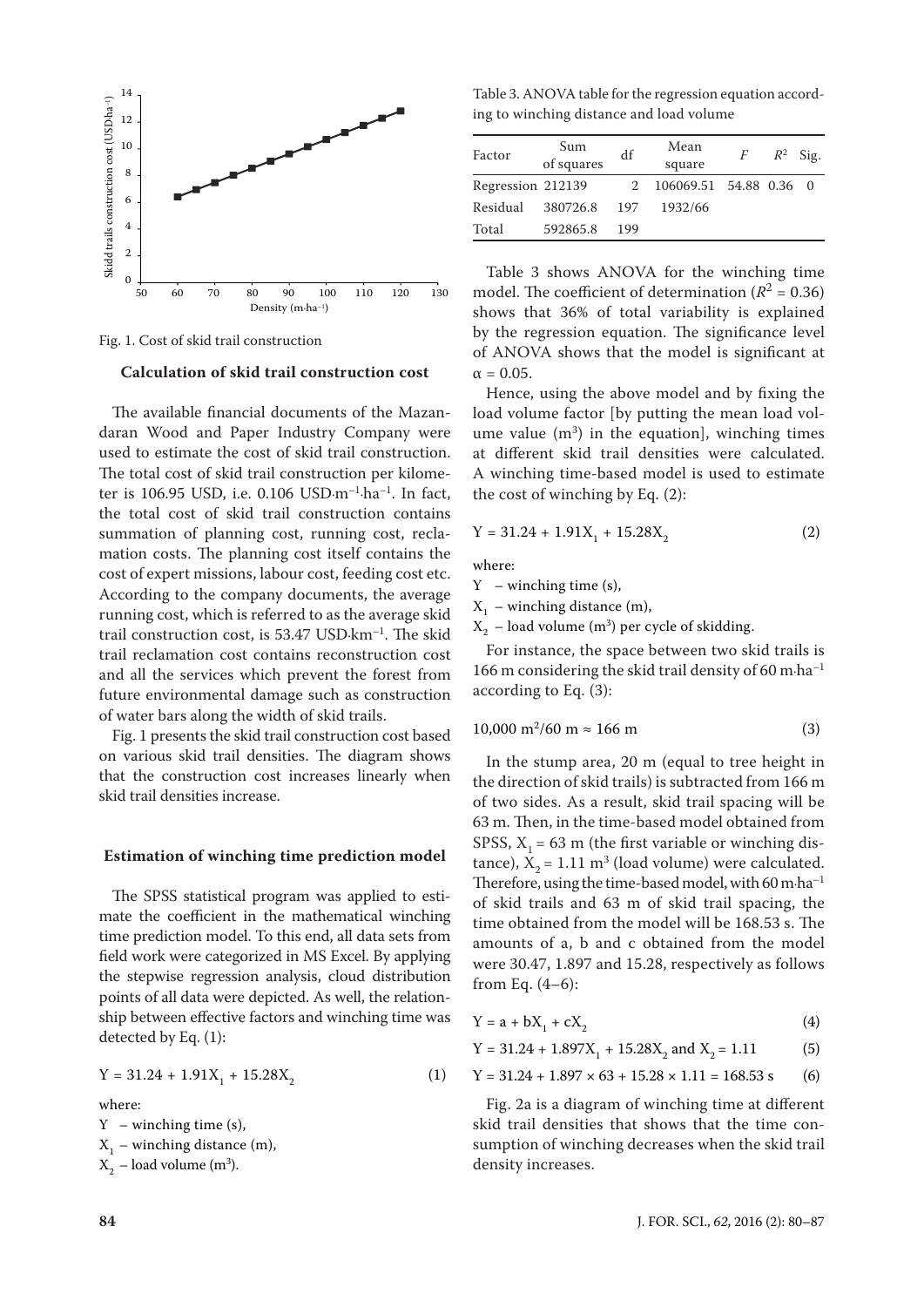

Fig. 2. Diagram of winching time (a), cost (b) at different skid trail densities

#### **Estimation of winching cost by the time model**

The cost value of the system (winching)  $389.51$  USD·h<sup>-1</sup> was obtained, which was divided by 3,600 s in order to calculate the cost of the system (winching) per second per year. At this stage, the cost of winching can be calculated for different times and densities. For instance, after measuring the winching time by the model which was 168.53 s per 60 m·ha<sup>-1</sup> skid trails, it was multiplied by the cost of winching (in seconds) to measure the cost of winching at a desired skid trail density Eq. (7).

$$
389.51/3,600 \times 168.53 = 18.23 \tag{7}
$$

If this procedure was repeated for 65–120 m·ha–1 densities of skid trails, the cost of winching for each skid trail density can be calculated. The cost of winching diagram at different skid trail densities according to above information and calculations is shown as follows.



Fig. 3. Determination of optimum density of skid trails with respect to construction cost and winching cost

Fig. 2b shows the relationship between skid trail density and cost of winching. It indicated that the cost of winching decreases when the skid trail density increases.

## **Estimation of optimum skid trail spacing ranges**

In order to estimate the OSTS ranges, both costtime of winching and cost of skid trail construction diagrams were combined together. Subsequently, the mathematical summation of these diagrams was referred to as a diagram of summation costs of skid trail spacing.

Fig. 3 shows that by plotting the diagrams of summation of winching cost and cost of skid trail construction, optimum skid trail density can be obtained by finding a minimum point or a minimum range. OSTS was measured 95–100 m·ha–1.

## **DISCUSSION AND CONCLUSION**

Designing skid trails with optimum distribution and coverage can reduce the total cost of transportation. Also, it leads to a reduction of damage to natural sites, forest soil, residual stand and regenerations. In fact, skid trails are so important because they are the only way of wood extraction throughout the forest. So, the necessity of more consideration to designing skid trails with maximized coverage should be more emphasized. This research was conducted to determine the OSTS for an HSM skidder with the aim of reduction of total skidding cost, which is represented by appropriate skid trail densities in the study sites. The results of the time-based winching model, with time as a dependent variable, indicates that some factors such as winching and load vol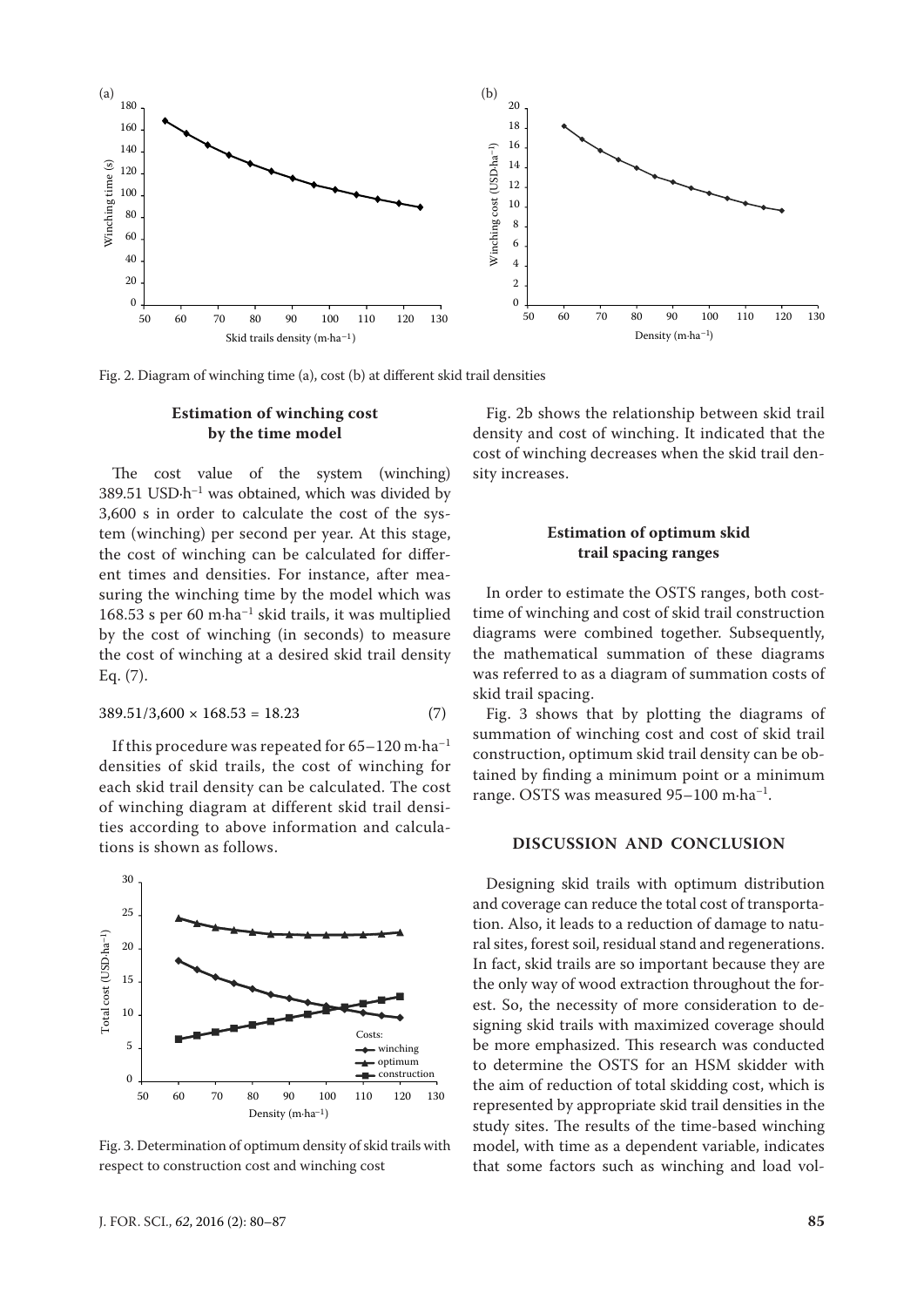ume have the highest influence on the total time of winching in the study sites, so that, with increasing each factor, winching time increases.

Skidding distance and load volume were the most effective factors (ADAMS 1977). Also, skidding distance was the most independent effective factor on skidding time. The mathematical sum of two diagrams of the cost of trail construction and winching cost showed 95 m·ha–1 as OSTS, which considering this density, the space density value of two skid trails with accounting 40 m height of trees from two sides, it is 106 m and without accounting 40 m height of trees, it will be 66 m, i.e. 33 m on each side (Baumgras et al. 1984). Moreover, the skid trail density for mini-forwarder and mini-yarder is 40 m·ha–1 and 140 m·ha–1, respectively. He also stated that this amount can reduce the cost of production (total cost of trail construction and transportation) in forest harvesting and subsequently it can reduce the unit production cost. Moreover, the extent of occupied natural areas for log harvesting will be reduced, which will lead to lower soil compaction and subsequent erosion. The calculated value in this case study is close to the volume presented (140 m) by the Forests and Rangelands Organization. According to the principles of this Organization, the number of landings and designing parallel trails with minimum area and maximum coverage can prevent creating branch and diagonal forms of trails which cause heavy damage in natural areas and residual forest and regenerations (SHISHIUCHI 1993). On the other hand, direct trails without extreme turning and curves, as well as multiple landings for logging, are the optimum pattern to design the skid trails. This pattern, as well as a reduction of environmental damage, can result in a reduction of skidding costs. The low skid trail density causes high skidder traffic during skidding along the trails and it also causes the forest soil compaction (Raafatnia 2004). So, the effects of skidding on two forest soil types on a gentle slope were studied in Kheiroudkenar (in Noshahr city) for a TAF skidder. He found when the number of passes increases, soil compaction increases. The research was carried out in 21 passes and maximum soil compaction occurred during the  $21<sup>st</sup>$  pass. Thus, skid trails with sufficient density can provide both minimum damage and reduction of skidding cost (LOTFALIAN 1996).

#### **References**

Adams P.W. (1997): Soil and Water Conservation. An Introduction for Woodland Owners. Cornvallis, Oregon State University: 4.

- Baumgras J.E., Hassler C.C., Ledoux C.B. (1983): Estimating and validating harvesting system production through computer simulation. Forest Products Journal, 43: 65–71.
- Behjou F.K., Majnounian B., Namiranian M., Dvořák J. (2008): Time study and skidding capacity of the wheeled skidder Timberjack 450C in Caspian forests. Journal of Forest Science, 54: 183–188.
- Borz S.A., Ignea G.H., Popa B. (2014): Assessing timber skidding efficiency in a group shelterwood system applied to a fir-beech stand. African Journal of Agricultural Research, 9: 160–167.
- Lotfalian M. (1996): Investigation of Effect of TAF Skidder on Soil Compaction. [MSc Thesis.] Nour, Iran, Tarbiat Modares University: 114.
- Lotfalian M., Moafi M., Sotoudeh Foumani B., Akbari R.A. (2011): Time study and skidding capacity of the wheeled skidder Timberjack 450C. Journal of Soil Science and Environmental Management, 2: 120–124.
- Makinecia E., Demir M., Yilmaz E. (2007): Long-term harvesting effects on skid road in a fir (*Abies bornmulleriana* Mattf.) plantation forest. Building and Environment, 42: 1538–1543.
- Matthews D.M. (1942): Cost Control in the Logging Industry. New York, London, McGraw-Hill Book Company, Inc.: 374.
- Naeij Nouri E. (2004): Importance of skid trails networking and determination of landing position in forest management plans. In: Regional Seminar of Forest, Rangelands, Industry with Looking to Future, Mazandaran, Iran, March 8, 2004. (in Persian)
- Naghdi R., Raafat Nia N., Sobhani H., Hosseini M., Jalali G.H. (2004): Investigation of production and cost of wheeled skidder Timberjack 450C in Shafaroud watershed, Iran. Iranian Journal of Natural Resources, 57: 675–687. (in Persian)
- Najafi A. (2007): Time study and skidding capacity of the HSM 904 skidder in Mazandaran wood and paper forest management plans. Iranian Journal of Natural Resources, 60: 921–930. (in Persian)
- Ozturk T. (2014): Productivity and cost of rubber wheeltyred tractor in a northern pine plantation forest of Turkey. Baltic Forestry, 20: 272–276.
- Pentek T., Nevečerel H., Poršinsky T., Pičman D., Lepoglavec K., Potočnik I. (2008): Methodology for development of secondary forest traffic infrastructure cadastre. Croatian Journal of Forest Engineering, 9: 75–83.
- Raafat Nia N. (2004): Investigation of effective factors on design the most appropriate patterns of skid trails. [Research Project.] Sari, Research and Development Unit in the Mazandaran Wood and Paper Industry Company: 76.
- Rafiei A.A., Lotfalian M., Hosseini S.A., Parsakhoo A. (2009): Determining the optimum road density for ground skidding system in Dalak Kheyl forest – Hyrcanian zone. World Applied Sciences Journal, 7: 263–270.
- Sarikhani N. (2008): Forest Utilization. 3rd Ed. Tehran, Iran, Tehran University Press: 728. (in Persian)